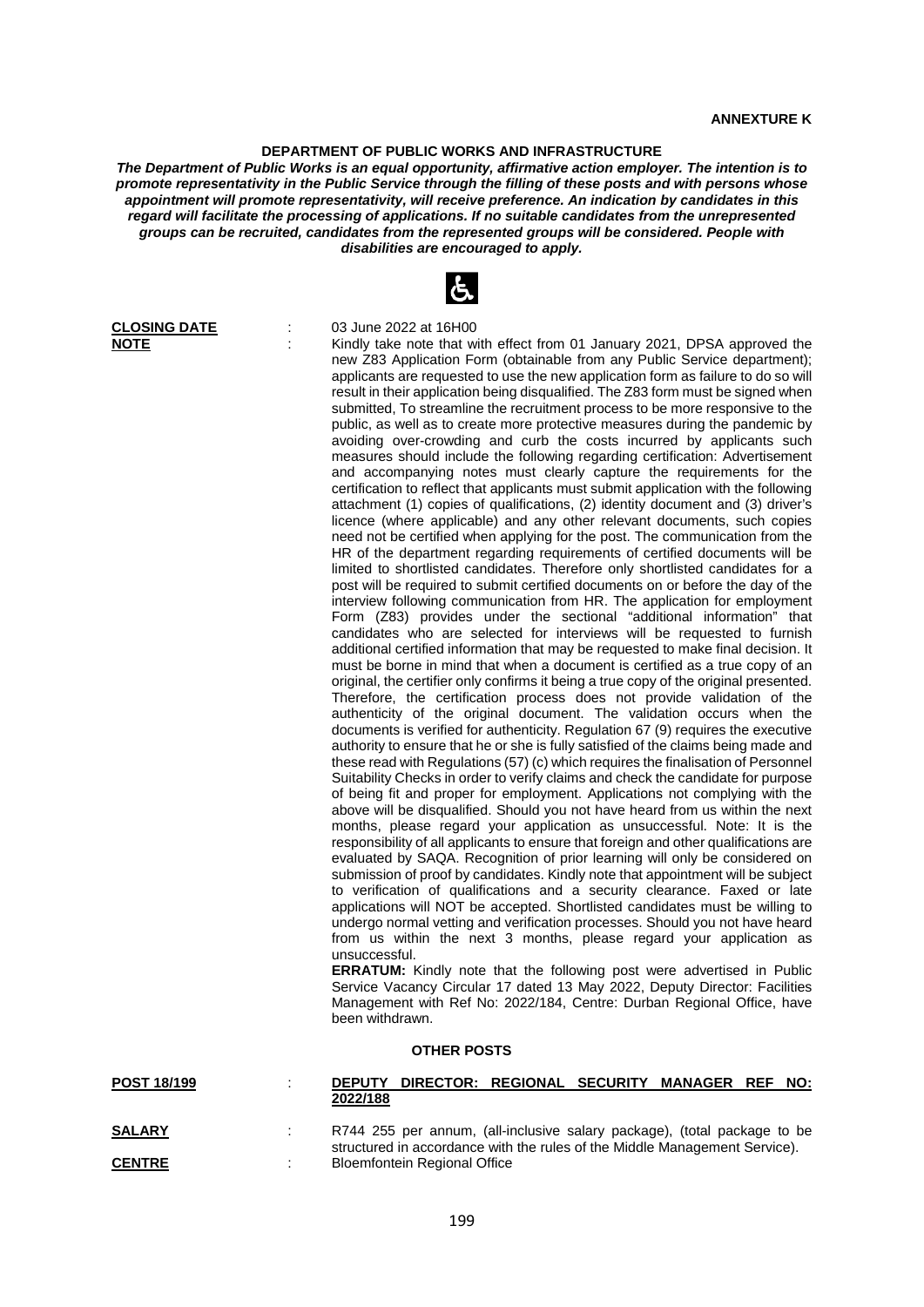**REQUIREMENTS** : A three year tertiary qualification (NQF Level 6) in the Security Management

|                                                          | breaches and investigations. Skills: Leadership and management skills.<br>Effective communication at all levels. Report writing. Presentation skills.<br>Planning and organising. Programme and project management. Interpersonal<br>and diplomacy skills. Computer literacy. Detecting skills. Analytical thinking.<br>Problem solving skills. Decision making skills. Motivational skills. Conflict<br>management.                                                                                                                                                                                                                                                                                                                                                                                                                                                                                                                                                                                                                                                                                                                                                                                                                                                                                                                                                                                                                                                                                                                                                                                                                                                                                                                                                                                                                                                                                                                                                                                                                                                                                                                                                                                                                                                                                                                                                                                                                                                                                                                                                                                                                                                                                                                                                                              |
|----------------------------------------------------------|---------------------------------------------------------------------------------------------------------------------------------------------------------------------------------------------------------------------------------------------------------------------------------------------------------------------------------------------------------------------------------------------------------------------------------------------------------------------------------------------------------------------------------------------------------------------------------------------------------------------------------------------------------------------------------------------------------------------------------------------------------------------------------------------------------------------------------------------------------------------------------------------------------------------------------------------------------------------------------------------------------------------------------------------------------------------------------------------------------------------------------------------------------------------------------------------------------------------------------------------------------------------------------------------------------------------------------------------------------------------------------------------------------------------------------------------------------------------------------------------------------------------------------------------------------------------------------------------------------------------------------------------------------------------------------------------------------------------------------------------------------------------------------------------------------------------------------------------------------------------------------------------------------------------------------------------------------------------------------------------------------------------------------------------------------------------------------------------------------------------------------------------------------------------------------------------------------------------------------------------------------------------------------------------------------------------------------------------------------------------------------------------------------------------------------------------------------------------------------------------------------------------------------------------------------------------------------------------------------------------------------------------------------------------------------------------------------------------------------------------------------------------------------------------------|
| <u>DUTIES</u><br><b>ENQUIRIES</b><br><b>APPLICATIONS</b> | Conduct physical security audits to the building to determine suitability of<br>physical security measures. Conduct threats and risk assessment and<br>implement recommendations. Create security awareness regarding access<br>control measures and compliance thereof. Manage access control security<br>system and maintenance thereof. Provide and manage access cards to staff<br>and visitors. Develop and manage related security registers (laptop, visitors,<br>etc.). Develop and implement procedures for the movement of movable assets<br>and information documents. Identify information security risks and threats to<br>the security of the department and vulnerabilities in the organisational capacity<br>to counter such. Develop and implement appropriate information security 40<br>measures and procedures. Advice Regional Manager regarding the security<br>implications of executive decisions. Facilitate the management of information<br>security-related issues by the Security Committee. Maintain records of<br>information security breaches/incidents. Conduct information security audits.<br>Monitor the extent of information security compliance. Ensure effective<br>implementation of information security recommendation. Recommend<br>interventions/improvements/disciplinary<br>measures<br>where<br>appropriate.<br>Conduct After-hours inspection. Compile and provide management reports.<br>Develop security specifications for the tender. Leading regarding the<br>procurement of service provider. Develop and implement service level<br>agreement for security service providers. Conduct periodic inspection to<br>guarded sites. Hold regular meetings with security service providers. Process<br>payment of service providers. Identify staff who deal with sensitive information<br>for vetting. Conduct vetting and screening awareness to the Regional staff.<br>Liaise and interact with Head of Vetting and Screening. Coordinate screening<br>of recommended candidates for employment. Provide pre-employment<br>screening results to Regional HR. Liaise with SCM and Project Management<br>for screening of appointed service providers. Develop and implement security<br>breaches reporting procedures. Investigate all reported security breaches<br>incidents and write reports. Report security breaches to the SSA or SAPS.<br>Develop, implement, evaluate and monitor the performance agreements with<br>security personnel. Assess performance of security staff. Supervise and<br>mentor security staff. Maintain discipline.<br>Ms T Zulu Tel No: 051 408 7306<br>Bloemfontein Regional Applications: The Regional Manager, Department of<br>Public Works, P/Bag X 20605, Bloemfontein, 9300 or hand delivered to 18 |
| <b>FOR ATTENTION</b>                                     | President Brandt Street Bloemfontein 9300.<br>Mr D Manus                                                                                                                                                                                                                                                                                                                                                                                                                                                                                                                                                                                                                                                                                                                                                                                                                                                                                                                                                                                                                                                                                                                                                                                                                                                                                                                                                                                                                                                                                                                                                                                                                                                                                                                                                                                                                                                                                                                                                                                                                                                                                                                                                                                                                                                                                                                                                                                                                                                                                                                                                                                                                                                                                                                                          |
| POST 18/200                                              | <b>ASSISTANT</b><br>DIRECTOR:<br><b>UTILIZATION</b><br>AND<br><b>CONTRACTS</b><br><b>ADMINISTRATION REF NO: 2022/189</b>                                                                                                                                                                                                                                                                                                                                                                                                                                                                                                                                                                                                                                                                                                                                                                                                                                                                                                                                                                                                                                                                                                                                                                                                                                                                                                                                                                                                                                                                                                                                                                                                                                                                                                                                                                                                                                                                                                                                                                                                                                                                                                                                                                                                                                                                                                                                                                                                                                                                                                                                                                                                                                                                          |
| <u>SALARY</u><br><u>CENTRE</u><br><u>REQUIREMENTS</u>    | R477 090 per annum<br>Polokwane Regional Office<br>A three year tertiary qualification (NQF Level 6) in Real Estate / Property<br>Science/ Urban and Regional Planning/ Built Environment or Law. Appropriate                                                                                                                                                                                                                                                                                                                                                                                                                                                                                                                                                                                                                                                                                                                                                                                                                                                                                                                                                                                                                                                                                                                                                                                                                                                                                                                                                                                                                                                                                                                                                                                                                                                                                                                                                                                                                                                                                                                                                                                                                                                                                                                                                                                                                                                                                                                                                                                                                                                                                                                                                                                     |

field/discipline or equivalent qualification. Extensive experience in security management. NIA Security Advisory Training. Driver's license. Must be prepared to travel. Willingness to successfully attend prescribed training courses. Prepared to work irregular and long hours. Security clearance. Knowledge: Relevant legislation related to public security, including the Minimum Information Security Standards Act (MISS) and Minimum Physical Security Standards (MPSS). Disciplinary procedures and what constitutes unprofessional conduct. Regional Business Processes. National Information Security policy. Risk and threats management. Safety and security management and administration, including-(security auditing, physical security measures, contingency planning, occupational health and safety, personnel security, document security, surveillance, information technology security, fire regulation and fire protection and communication security). Security environment (State Security Agency), South African Policy Service). Security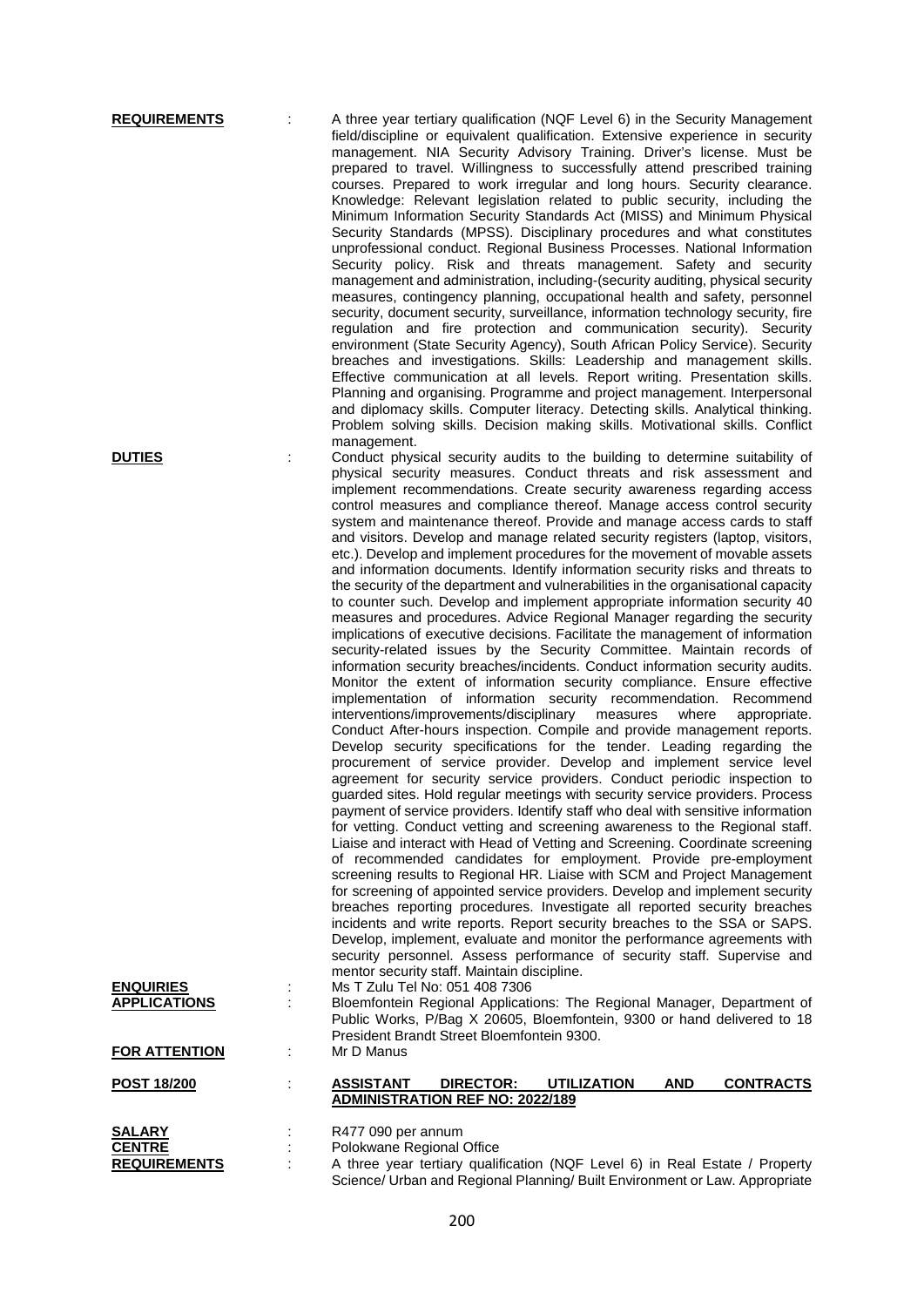| <b>DUTIES</b><br><b>ENQUIRIES</b><br><b>APPLICATIONS</b> | ÷ | working experience in Property Management with exposure to physical<br>verification of fixed assets and letting out of fixed properties; Knowledge of<br>property related legislation; A valid driver's licence and willingness to travel<br>extensively; Computer literacy, good communication and interpersonal skills.<br>Conduct physical verification to ensure that state owned properties are utilized<br>efficiently and optimally. Ensure that Property Management Information<br>System is able to reflect all relevant property related information. Keep track of<br>developments with regard to property management trends. Liaise with all<br>relevant stake holders and units to ensure that property information is captured<br>correctly and in good time. Assist in the preparation of reports to top<br>management and all relevant stake holders. Liaise with client departments to<br>ensure optimal utilization of state owned properties. Comply with the<br>requirements of the PFMA. Supervision of staff.<br>Mr Y.T. Siweya Tel No: (015) 291 6415<br>Polokwane Regional Office Applications: The Regional Manager, Department<br>of Public Works, Private Bag X9469, Polokwane, 0700 or Hand deliver at 77<br>Hans van Rensburg Street, Sanlam Building, Ground Floor, Polokwane.                                                                                                                                                                                                                                                                                                                                                                                                                                                  |
|----------------------------------------------------------|---|---------------------------------------------------------------------------------------------------------------------------------------------------------------------------------------------------------------------------------------------------------------------------------------------------------------------------------------------------------------------------------------------------------------------------------------------------------------------------------------------------------------------------------------------------------------------------------------------------------------------------------------------------------------------------------------------------------------------------------------------------------------------------------------------------------------------------------------------------------------------------------------------------------------------------------------------------------------------------------------------------------------------------------------------------------------------------------------------------------------------------------------------------------------------------------------------------------------------------------------------------------------------------------------------------------------------------------------------------------------------------------------------------------------------------------------------------------------------------------------------------------------------------------------------------------------------------------------------------------------------------------------------------------------------------------------------------------------------------------------------------------------|
| <b>FOR ATTENTION</b><br><u>POST 18/201</u>               | t | Mr. NJ Khotsa<br>ADMINISTRATION OFFICER: ACQUISITION-SCM REF NO: 2022/190                                                                                                                                                                                                                                                                                                                                                                                                                                                                                                                                                                                                                                                                                                                                                                                                                                                                                                                                                                                                                                                                                                                                                                                                                                                                                                                                                                                                                                                                                                                                                                                                                                                                                     |
|                                                          |   |                                                                                                                                                                                                                                                                                                                                                                                                                                                                                                                                                                                                                                                                                                                                                                                                                                                                                                                                                                                                                                                                                                                                                                                                                                                                                                                                                                                                                                                                                                                                                                                                                                                                                                                                                               |
| <b>SALARY</b>                                            |   | R261 372 per annum                                                                                                                                                                                                                                                                                                                                                                                                                                                                                                                                                                                                                                                                                                                                                                                                                                                                                                                                                                                                                                                                                                                                                                                                                                                                                                                                                                                                                                                                                                                                                                                                                                                                                                                                            |
| <b>CENTRE</b><br><b>REQUIREMENTS</b>                     | ÷ | <b>Bloemfontein Regional Office</b><br>A three year tertiary qualification (NQF Level 6) in Supply Chain Management/                                                                                                                                                                                                                                                                                                                                                                                                                                                                                                                                                                                                                                                                                                                                                                                                                                                                                                                                                                                                                                                                                                                                                                                                                                                                                                                                                                                                                                                                                                                                                                                                                                          |
| <b>DUTIES</b>                                            |   | Management/Finance/Public<br>Management/<br>Purchasing<br><b>Business</b><br>Administration/ Public Management/Administration. Relevant experience in<br>Procurement / Supply Chain Management. Experience in Construction or<br>Infrastructure Procurement will be an added advantage. Knowledge of Supply<br>Chain Management Framework, procurement related legislation and<br>regulations, including the Public Finance Management Act, Code of Conduct<br>for Supply Chain Management Practitioners, Treasury Regulations and<br>Preferential Procurement Policy Framework Act, CIDB Act, CIDB Regulations<br>and CIDB Practice Notes and Guides. Understanding of government<br>procurement systems and processes within the built environment is essential.<br>Good verbal and written communication skills, the ability to manage<br>confidential information, advanced interpersonal and negotiation skills,<br>problem solving skills, decision making skills and computer literacy are critical<br>competency areas. The ability to work and deliver under pressure and within<br>tight time frames is essential.<br>Execute, facilitate, support, and performance manage the following SCM<br>functions - Demand: Conduct needs assessments by collecting and analysing<br>relevant data, categorizing commodities and confirming availability of funds,<br>Coordinate and collate business/line functions' and Regional inputs for<br>plans,<br>Conduct<br>$\mathsf a$<br>market<br>industry<br>procurement<br>analysis,<br>and                                                                                                                                                                                                                  |
|                                                          |   | Identify/implement preference points system and appropriate goals per<br>commodity in terms of preferential procurement policy objectives, Oversee;<br>coordinate and advise on the process of drafting Specifications/terms of<br>reference and special conditions of contract. Acquisitions: ensure that the<br>bid/quotation processes are compliant and fully executed within the requisite<br>legislative and regulatory frameworks and stipulations. Provide and account for<br>SCM administrative and technical support to All Bid Committees, systems and<br>related structures. Ensure that procurement source documents are verified,<br>standard bidding documents are compiled, captured and authorized in<br>accordance with departmental policies and procedures and compliant with<br>applicable legislative requirements, SCM Performance Reporting: Consolidate<br>monthly Regional Offices' inputs to produce SCM performance reports against<br>the Annual Performance Plan, Collate data; prepare reports and presentations<br>for management use, Monitor and report on BBBEE/Preferential Procurement<br>spending in terms of the Department's targets and report on a weekly/monthly<br>basis on performance against the Procurement Plan. Risk Management:<br>participate, support and provide assistance in the conduct of the annual SCM<br>Risk Assessment and development of the SCM risk universe, response plan<br>and quarterly strategic/operational risk reports. Regularity Audit Support:<br>Coordinate Internal and External Audit engagement processes, steer the SCM<br>response process and provide analysis of audit queries, management<br>responses and Audit conclusions. Ensure timeous reporting to Treasury and |